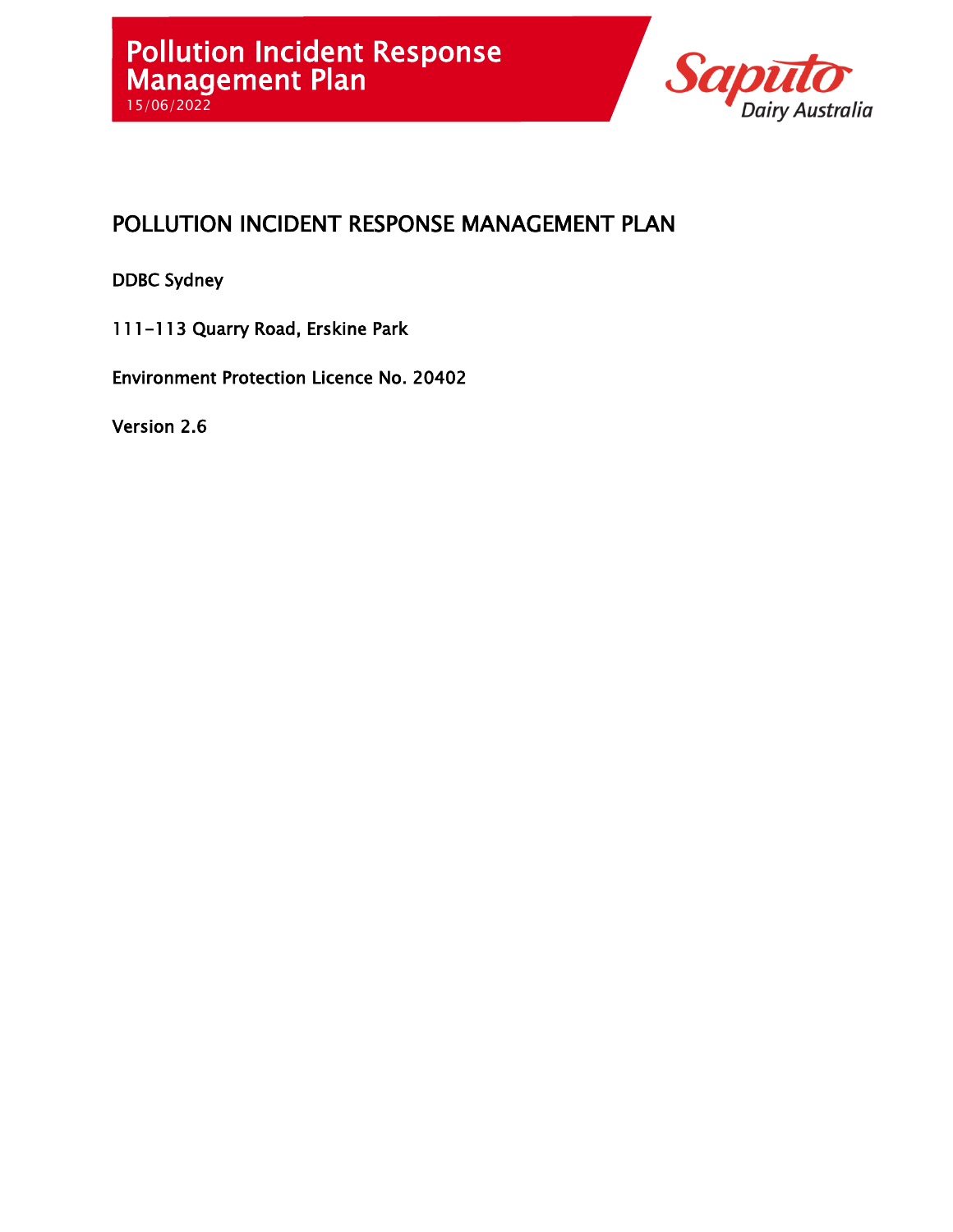# Pollution Incident Response Management Plan



15/06/2022

## **Table of Contents**

### <span id="page-1-0"></span>**Glossary**

This document uses the following terms and acronyms:

| <b>Term/Acronym</b>    | <b>Description</b>                                             |  |  |
|------------------------|----------------------------------------------------------------|--|--|
| <b>PIRMP</b>           | Pollution Incident Response Management Plan                    |  |  |
| POEO Act               | Protection of Environment Operations Act 1997                  |  |  |
| POEO (G)<br>Regulation | Protection of Environment Operations (General) Regulation 2009 |  |  |
| <b>SDA</b>             | Saputo Dairy Australia                                         |  |  |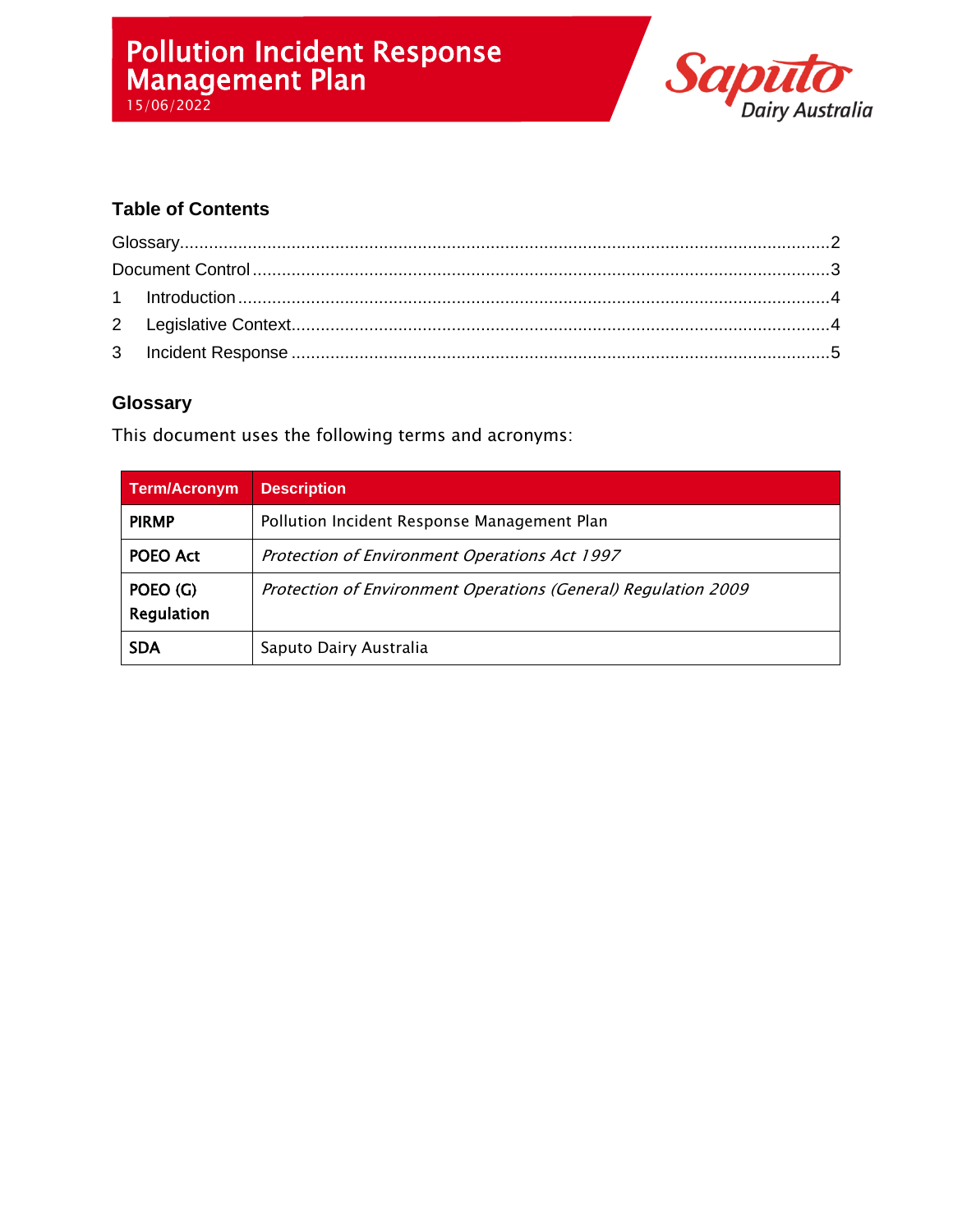# Pollution Incident Response Management Plan

15/06/2022



# <span id="page-2-0"></span>Document Control

| <b>Version</b>             | <b>Issue Date</b> | <b>Description update</b>                | Author<br><b>Document Owner</b>            | <b>Approver</b>     |
|----------------------------|-------------------|------------------------------------------|--------------------------------------------|---------------------|
|                            |                   |                                          | <b>Business Unit</b>                       |                     |
| 1.0                        | 7/5/2015          | Issued for internal<br><b>MGC</b> review | Kit Sleeman<br><b>Artimus Hart</b>         | <b>Artimus Hart</b> |
|                            |                   |                                          | Manufacturing & Technical<br>Excellence    |                     |
| 2.0                        | 26/5/2015         | Issued for display on                    | Kit Sleeman                                | <b>Artimus Hart</b> |
|                            |                   | MGC website                              | Artimus Hart                               |                     |
|                            |                   |                                          | Manufacturing & Technical<br>Excellence    |                     |
| 2.1                        | 27/06/2017        | Annual review of                         | Carmel Hall                                | Anshu Lal           |
|                            |                   | document.                                | Anshu Lal                                  |                     |
|                            |                   |                                          | Manufacturing & Supply                     |                     |
|                            |                   |                                          | Chain                                      |                     |
| 2.2                        | 01/05/2018        | Update following                         | Carmel Hall                                | Anshu Lal           |
|                            |                   | annual testing of                        | Anshu Lal                                  |                     |
|                            |                   | PIRMP and to reflect                     | Manufacturing & Technical                  |                     |
|                            |                   | new company                              | Excellence                                 |                     |
|                            |                   | ownership.                               |                                            |                     |
| 2.3                        | 06/05/2019        | Update following                         | Carmel Hall                                | David               |
|                            |                   | annual testing of                        | David Courtney                             | Courtney            |
|                            |                   | PIRMP and to reflect                     | <b>Operations &amp; Environment</b>        |                     |
|                            |                   | changes to SDA                           |                                            |                     |
| 2.4                        |                   | personnel.                               | Carmel Hall                                | David               |
|                            | 04/05/2020        | Annual review of<br><b>PIRMP</b>         |                                            |                     |
|                            |                   |                                          | David Courtney<br>Operations & Environment | Courtney            |
| 2.5                        | 13/05/2021        | Annual review of                         | Carmel Hall                                | David               |
|                            |                   | <b>PIRMP</b>                             | David Courtney                             | Courtney            |
|                            |                   |                                          | <b>Operations &amp; Environment</b>        |                     |
| 2.6                        | 15/06/2022        | Annual review of                         | Isabelle Le Roy                            | David               |
|                            |                   | <b>PIRMP</b>                             | David Courtney                             | Courtney            |
|                            |                   |                                          | <b>Operations &amp; Environment</b>        |                     |
| <b>Next Review Due By:</b> |                   | 01 May 2023                              |                                            |                     |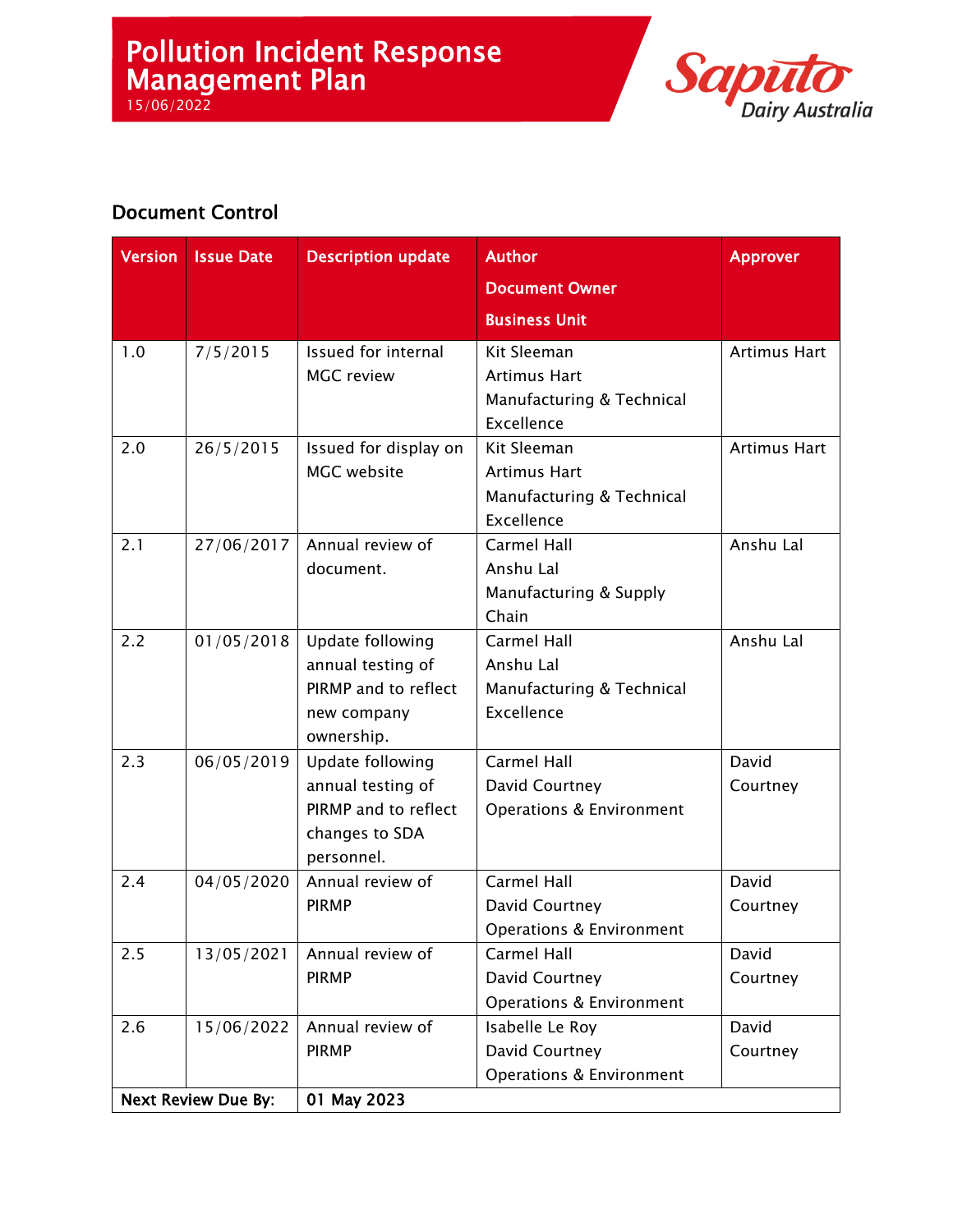# Pollution Incident Response Management Plan 15/06/2022



### <span id="page-3-0"></span>1 Introduction

Saputo Dairy Australia (SDA) Pty Ltd holds Environment Protection Licence No. 20402 for the site located at 111-113 Quarry Road, Erskine Park (Erskine Park site). The Scheduled Activity undertaken at the Erskine Park site is agricultural processing, under the subcategory of dairy processing. The Erskine Park site is capable of processing up to 150 megalitres (ML) of raw milk per year, sourced from dairy farms in NSW. Milk is pasteurised and homogenised at the site before being bottled into 2 and 3 litre plastic bottles for distribution throughout NSW.

Licensees under the *Protection of the Environment Operations Act 1997 (POEO Act*) are required to prepare a Pollution Incident Response Management Plan (PIRMP) for each licensed activity, in accordance with the requirements set out in Part 5.7A of the POEO Act and in Chapter 7 Part 3A of the Protection of the Environment Operations (General) Regulation 2009 (POEO(G) Regulation).

Clause 98D (2) and (3) of the  $POEO(G)$  Regulation requires that the PIMRP must be made available via a publicly accessible website or by providing a copy of the plan, without charge, to any person who makes a written request for a copy.

Saputo Dairy Australia Pty Ltd has developed a PIRMP to meet their legislative requirements. They have also developed this abridged version of the PIRMP to meet the requirements for public availability of the plan.

## <span id="page-3-1"></span>2 Legislative Context

Section 153C (a) of the *POEO Act* requires a PIRMP must include the procedures to be followed by the holder of the relevant environment protection licence, or the occupier of the relevant premises, in notifying a pollution incident to:

- i. The owners or occupiers of premises in the vicinity of the premises to which the environment protection licence relates, and
- ii. The local authority for the area in which the premises to which the environment protection licence is located and any area affected, or potentially affected, by the pollution, and
- iii. Any persons or authorities required to be notified

Furthermore, Clause 98C (1) of the *POEO(G) Regulation* requires that the PIMRP must include: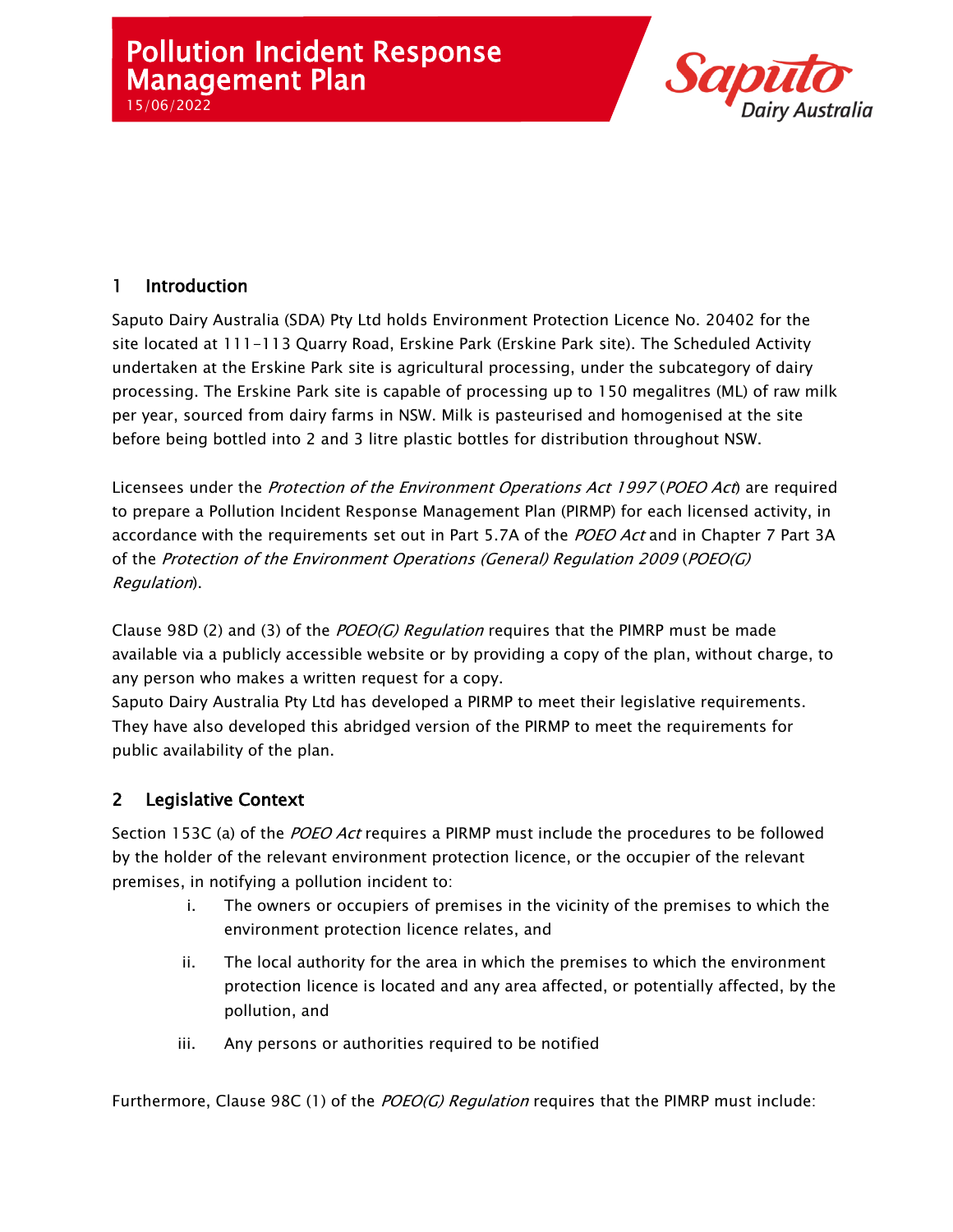

- The contact details of each relevant authority
- Details of the mechanisms for providing early warnings and regular updates to the owners and occupiers of premises in the vicinity of the premises

Section 148 of the POEO Act requires anyone carrying out an activity or occupying a premises who becomes aware of a pollution incident where 'material harm' to the environment is caused or threatened to immediately report the pollution incident.

'Material harm' to the environmental is defined under the POEO Act as:

- Actual or potential harm to the health or safety of human beings or to ecosystems that is not trivial, or
- Actual or potential loss or property damage of an amount, or amounts in aggregate, exceeding \$10,000 – where loss includes the reasonable costs and expenses that would be incurred in taking all reasonable and practicable measures to prevent, mitigate or make good harm to the environment
- 'Material harm' includes on-site harm, as well as harm to the environment beyond the premises where the pollution incident occurred.

#### <span id="page-4-0"></span>3 Incident Response

Saputo Dairy Australia Pty Ltd has a company-wide incident management procedure which defines the performance requirements for identifying, responding, reporting, resolving and mitigating workplace incidents.

The Incident Response Manager is the key individual who is responsible for activating the PIRMP. They are authorised to notify relevant authorities and they have responsibility for managing the response to a pollution incident.

The process for activation and implementation of the PIRMP at the Erskine Park site is given in [Figure 1.](#page-6-0)

If the incident is determined as a pollution incident that causes or threatens to cause material harm to the environment, the Incident Response Manager will notify authorities in the order set out in [Figure 2.](#page-7-0)

Communicating with neighbours and the local community is an important element in managing the response to any incident which may impact them.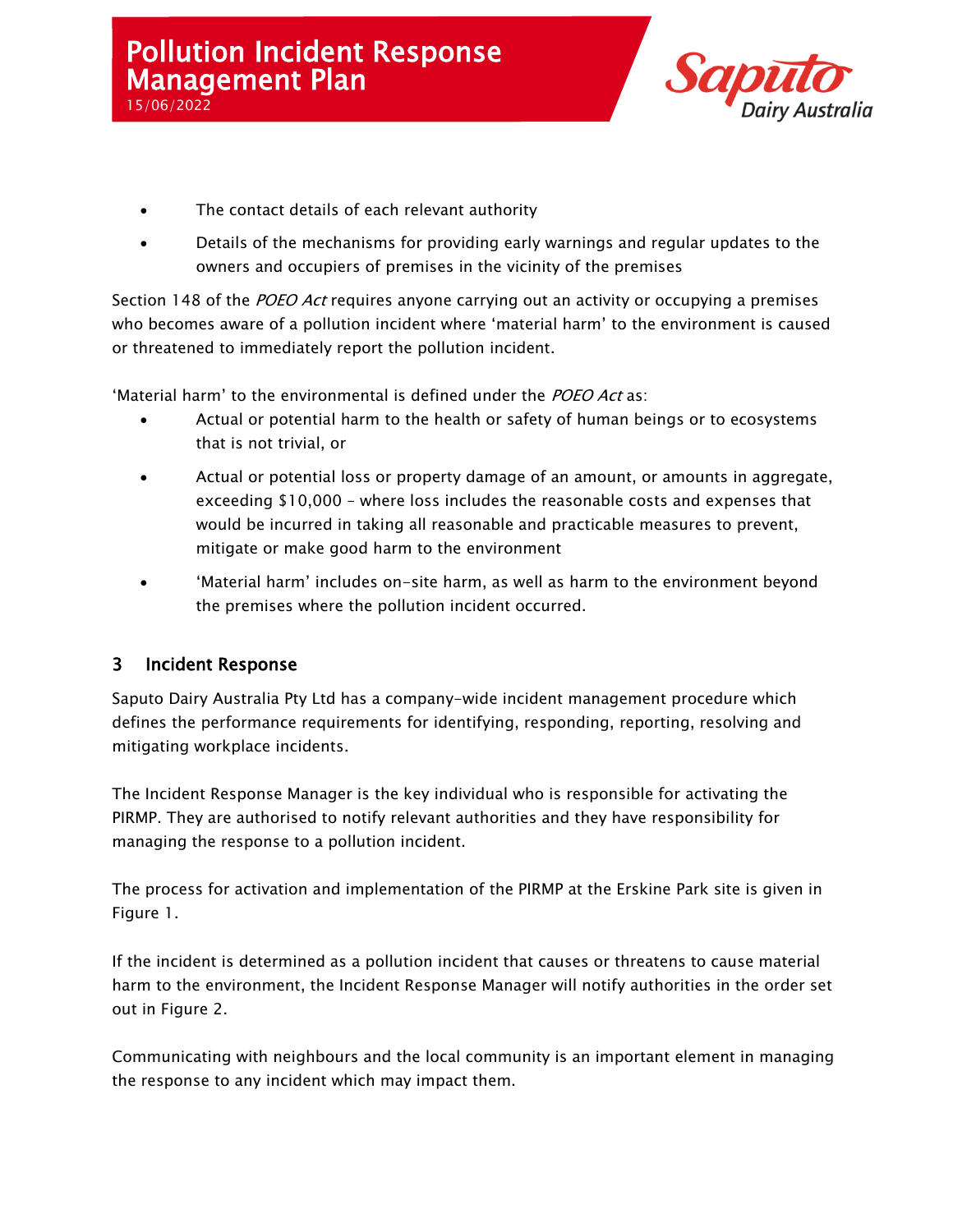

In the event of a pollution incident occurring which might impact neighbouring premises or the broader local community, there are range of communication methods that would be used to provide early warnings and regular updates to the owners and occupiers of premises who may be affected by the incident. These methods include:

- Door knocking
- Letterbox drops
- Direct phone calls
- Local media
- Signage

The Incident Response Manager will determine the most appropriate means of contacting potentially affected community members depending on the scale and severity of the incident.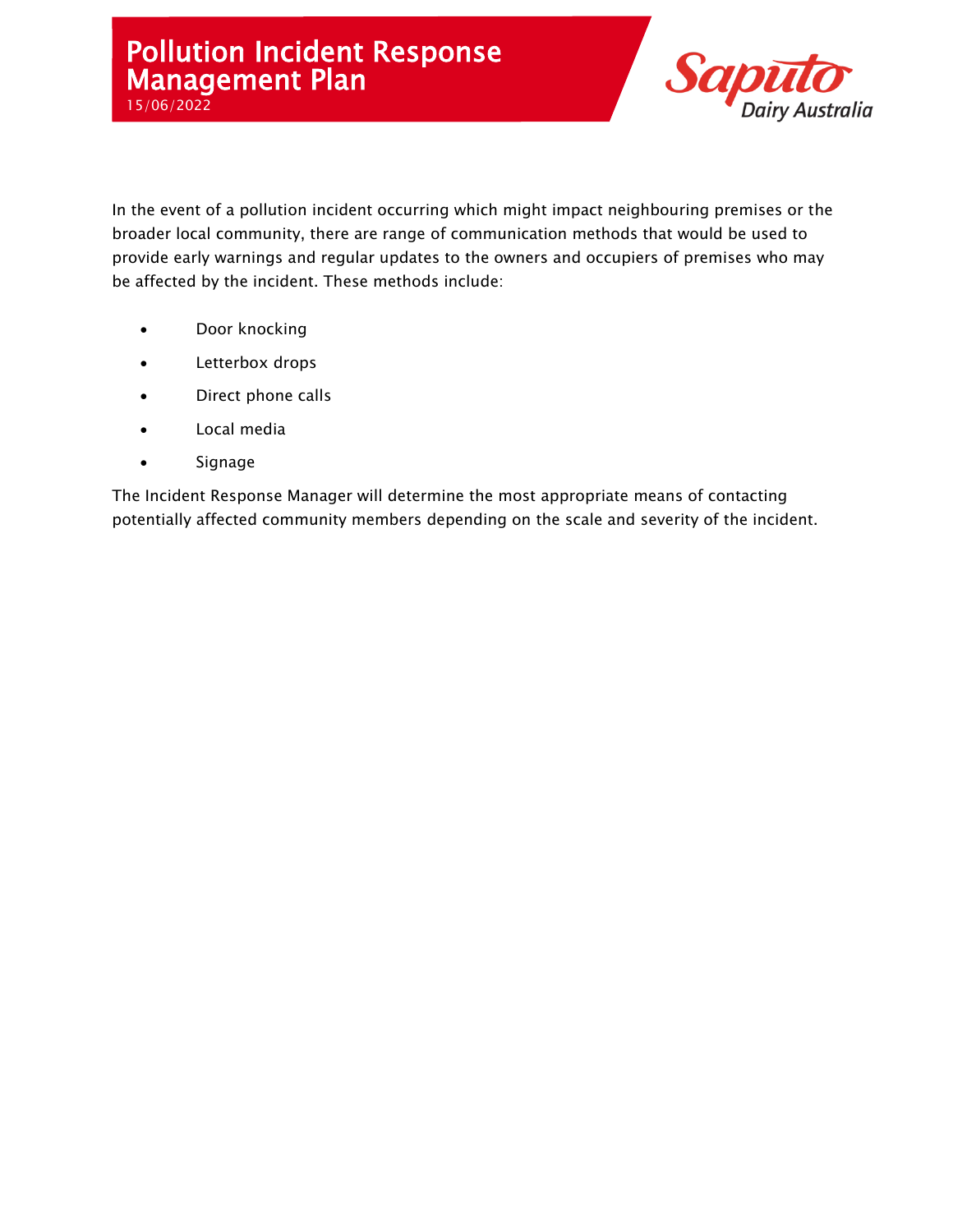

<span id="page-6-0"></span>